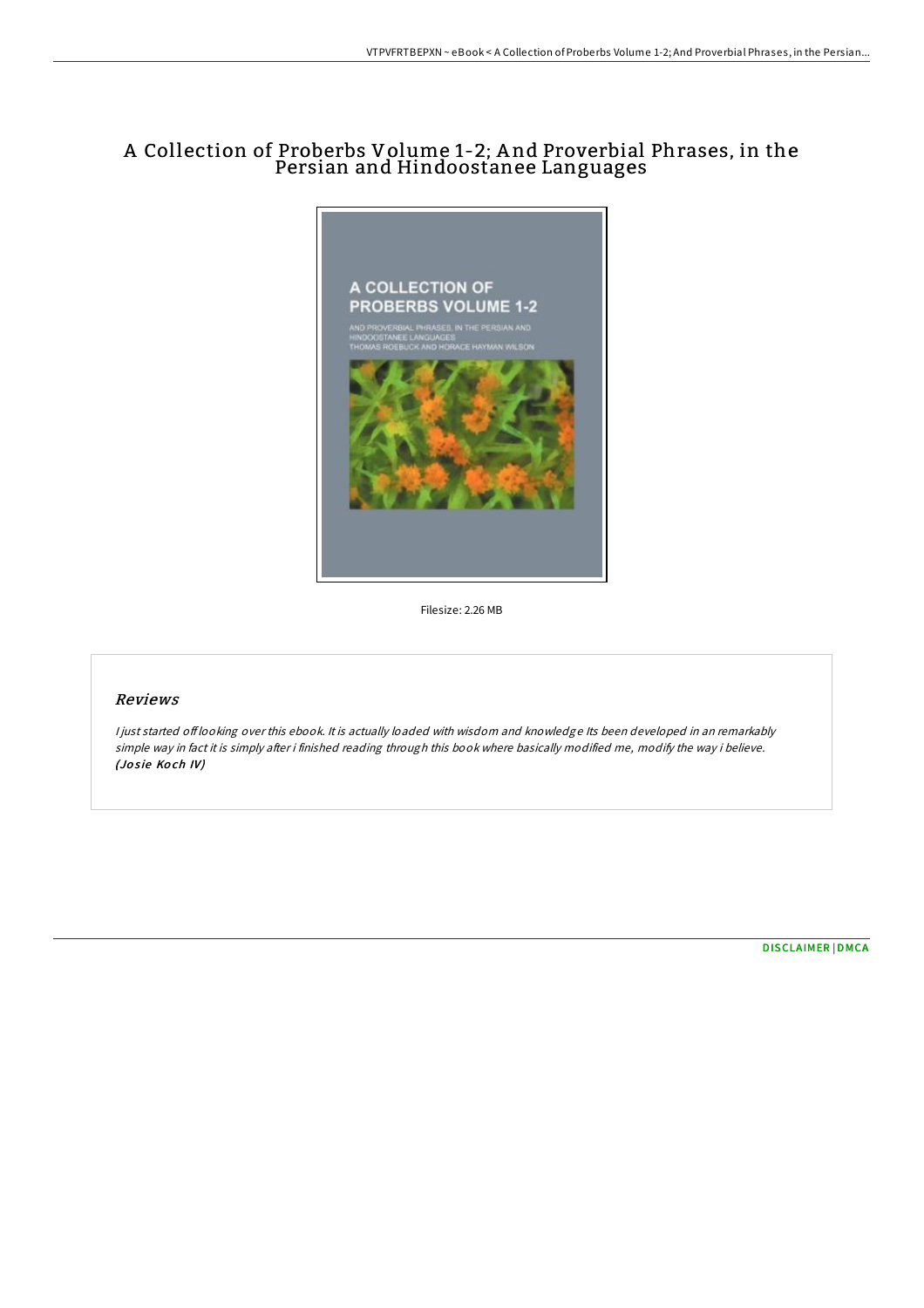#### A COLLECTION OF PROBERBS VOLUME 1-2; AND PROVERBIAL PHRASES, IN THE PERSIAN AND HINDOOSTANEE LANGUAGES



**Languages** 

Rarebooksclub.com, United States, 2012. Paperback. Book Condition: New. 246 x 189 mm. Language: English . Brand New Book \*\*\*\*\* Print on Demand \*\*\*\*\*.This historic book may have numerous typos and missing text. Purchasers can download a free scanned copy of the original book (without typos) from the publisher. Not indexed. Not illustrated. 1824 Excerpt: .Uiat - person ill only exposed to diigrice, when be is reduced to poverty. 1948. We should not place any reliance on the kindness of an enemy, and much less on his flatter. Timeo Danaoi et dona ferenteg. 1949. A guest is the host s ass. He mutt bear his host s humours. I. c-o-i - 1950. An unexpected guest is the enemy of the servants (of the house). 1951. The guest does not pay much respect to the host. 1952. A ue9t is dear only for three days. (Eng ) Frrsh fish, and new come guests smell, by that they we three day old. V 1954. One guest cannot bear to behold another, and the host cannot bear to behold either. 1955. A guest who arrives at an unseasonable hour eats from his own store. / 1958. The moon has taken up ihe abode of the blind scorpion, i. e. a worthy person has succeeded a worthless one. 1959. There is a mystery between lovers; what does the grazer of camels know of it? Spoken to one who intrude! on the conversation of two fritnds with which he has no cqucern. 1960. We (i. e. 1 am) are between two she asses; i. e. I -tmuch distressed by my two wives. (Eng.) Between two rtnoi, tec. 1961. Between two asses he is in want of flour. 1962. Wrong not any of the people of the value of a musturd grain; rnce the prince is...

h Read A Collection of Proberbs Volume 1-2; And Proverbial [Phrase](http://almighty24.tech/a-collection-of-proberbs-volume-1-2-and-proverbi.html)s, in the Persian and Hindoostanee Languages Online  $\overline{\text{pos}}$ Download PDF A Collection of Proberbs Volume 1-2; And Proverbial [Phrase](http://almighty24.tech/a-collection-of-proberbs-volume-1-2-and-proverbi.html)s, in the Persian and Hindoostanee